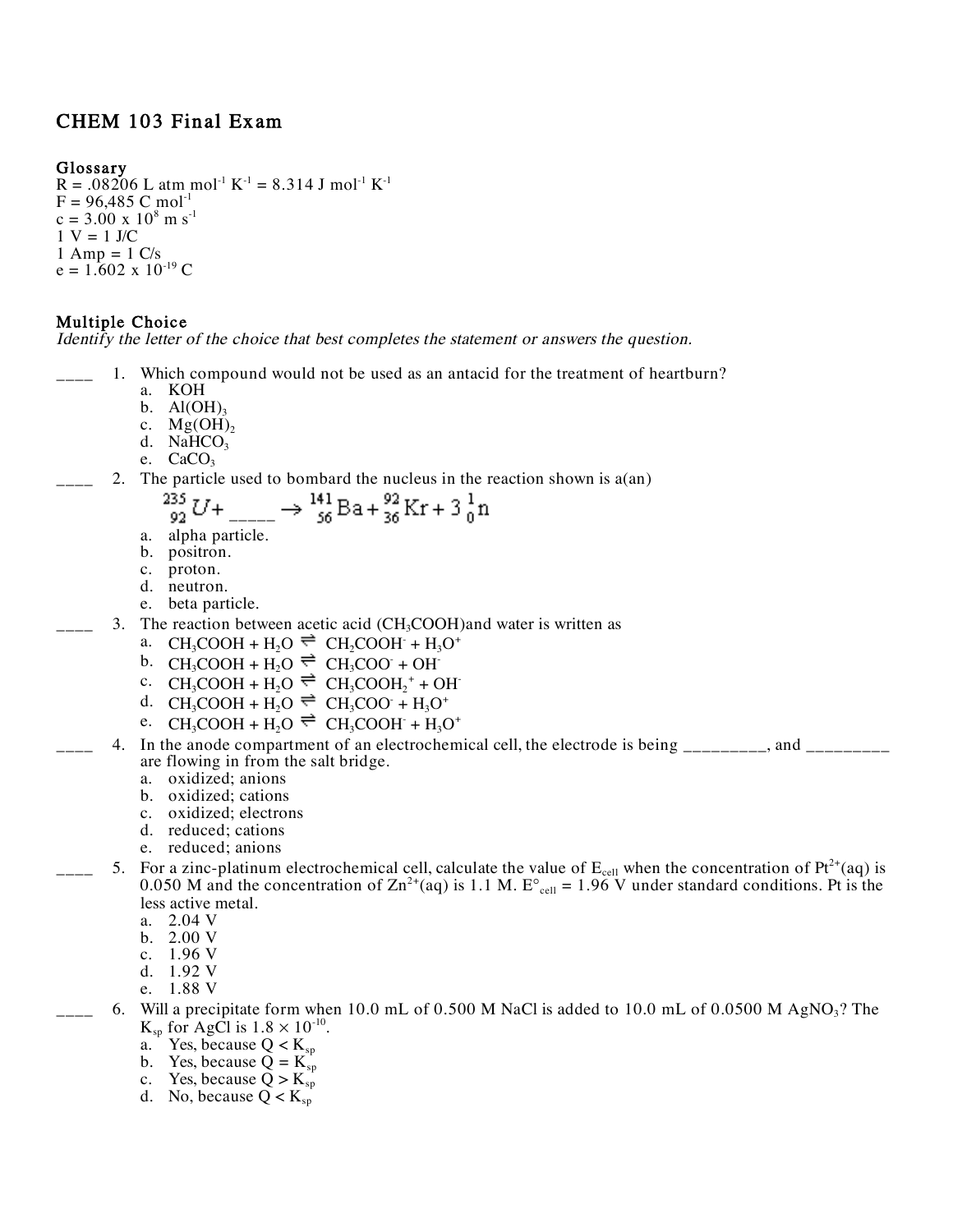e. No, because  $Q > K_{sp}$ 

 $\mu_{\text{max}}$  7. Consider a buffer solution made up of H<sub>2</sub>PO<sub>4</sub> and HPO<sub>4</sub>. For H<sub>2</sub>PO<sub>4</sub>, K<sub>a</sub> = 6.2 × 10<sup>-8</sup>. What mole ratio

- of HPO<sub>4</sub><sup>2</sup> to H<sub>2</sub>PO<sub>4</sub><sup>2</sup> will give a pH of 7.35?
- a. 0.14 to 1
- b. 0.72 to 1
- c. 1 to 1
- d. 1.4 to 1
- e. More information is needed to answer this question.
- 8. Use the data given to calculate the value of K for the reaction at 5 C

 $\text{Ag}^{\text{+}}(\text{aq}) + \text{Cl}^{\text{-}}(\text{aq}) \rightleftharpoons \text{AgCl(s)}$ 

|                         | AgCl(s)   | $Ag^+(aq)$ | Cl <sup>2</sup> (aq) |
|-------------------------|-----------|------------|----------------------|
| S $(J K^{-1} mol^{-1})$ | 96.2      | 72.68      | 56.4                 |
| $H_f(kJ/mol)$           | $-127.07$ | 105.58     | $-167.2$             |

- a.  $1.9 \times 10^{12}$
- b.  $3.7 \times 10^{10}$
- c.  $5.7 \times 10^9$
- d.  $1.3 \times 10^6$
- e. 1.0
- 9. Nature favors exothermic reactions because after such a reaction
	- a. energy previously concentrated in a few particles is now dispersed over more particles
	- b. energy previously concentrated in a few particles is now dispersed over more particles in the surroundings.
	- c. energy previously concentrated in a few particles is now dispersed over more particles in both the system and the surroundings.
	- d. energy previously held in many particles is now concentrated in a few, resulting in a
	- e. energy previously held in many particles is now concentrated in a few, resulting in a temperature fall.
- 10. Which set of conditions describes a reaction that is most likely to proceed?
	- a. endothermic, decreasing entropy, high activation energy
	- b. exothermic, decreasing entropy, high activation energy
	- c. exothermic, increasing entropy, high activation energy
	- d. exothermic, increasing entropy, low activation energy
	- e. endothermic, decreasing entropy, low activation energy
- 11. Which statement concerning fusion is correct?
	- a. Extremely high temperatures are not required.
	- b. A plasma of unbound nuclei and electrons must be formed.
	- c. Large nuclei are needed as reactants for fusion reactions.
	- d. Fusion reactions require large amounts of energy to sustain them. e. Products of fusion reactions are always radioactive.
	-
- 12. Alpha particles are best described as
	- a. neutral particles that weigh approximately one atomic mass unit.
	- b. positive particles that are identical to the nucleus of an atom of <sup>4</sup>He.
	- c. electrons ejected at high speeds from a radioactive nucleus.
	- d. high-speed particles similar in size to an electron, but oppositely charged.
	- e. a form of electromagnetic radiation.
- $\frac{1}{2}$  13. The K<sub>sp</sub> expression for silver phosphate, Ag<sub>3</sub>PO<sub>4</sub> is
	- a.
		- $[Ag^*][PO_4]$ .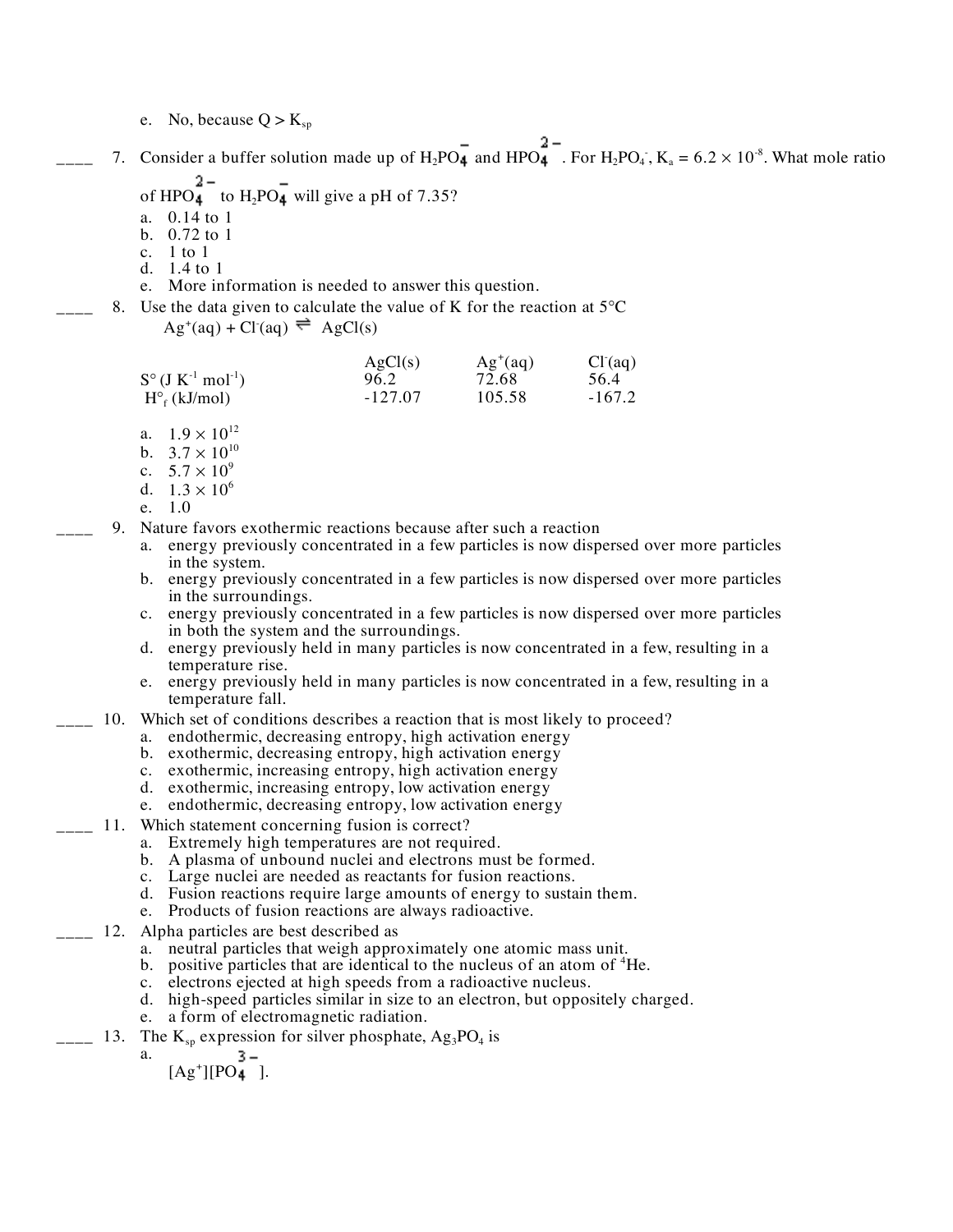b. 
$$
[Ag^+][PO_4^3^{-}]^3
$$
.  
\nc.  $[Ag^+]^3[PO_4^3^{-}]$ .  
\nd.  $\frac{3}{3} - \frac{3}{3}[Ag^+][PO_4^3^{-}]$ .  
\ne.  $\frac{3}{3}[Ag^+]^3[PO_4^3^{-}]$ .

 $\frac{1}{2}$  14. The relationship between Gibbs free energy and E cell is G =

a. 
$$
-\frac{0.0592}{n} \log K
$$
  
b. 
$$
\frac{0.0592}{n} \log K
$$
  
c. 
$$
-nFE_{cell.}
$$
  
d. 
$$
nFE_{cell.}
$$
  
e. -RT ln K.

- $\mu$  15. The value of the ionization constant for a weak acid HA is 4.2  $\times$  10<sup>-7</sup>. What is the pH of a 0.35 M solution of this acid?
	- a. 6.83
	- b. 6.38
	- c. 3.42
	- d. 3.19
	- e. 2.96

16. Which acid-base titration would yield a titration curve of the general form shown?



- a.  $H_2CO_3$  titrated with NaOH
- b. NaOH titrated with  $H_3PO_4$
- c.  $Na<sub>3</sub>PO<sub>4</sub>$  titrated with HCl
- d.  $H_2SO_4$  titrated with NaOH
- e.  $H_3PO_4$  titrated with NaOH

 $-$  17. The value of E  $_{cell}$  for an aluminum-nickel electrochemical cell is +1.41 V at 25 C. Calculate the value of G for this cell under standard conditions.

- a. -816 kJ
- b. -680 kJ
- c. -272 kJ
- d. +403 kJ
- e. +680 kJ
- 18. Gamma radiation is best described as
	- a. neutral particles that weigh approximately one atomic mass unit.
	- b. positive particles that are identical to the nucleus of an atom of <sup>4</sup>He.
	- c. electrons ejected at high speeds from a radioactive nucleus.
	- d. a form of electromagnetic radiation.
	- e. high-speed particles similar in size to an electron, but oppositely charged.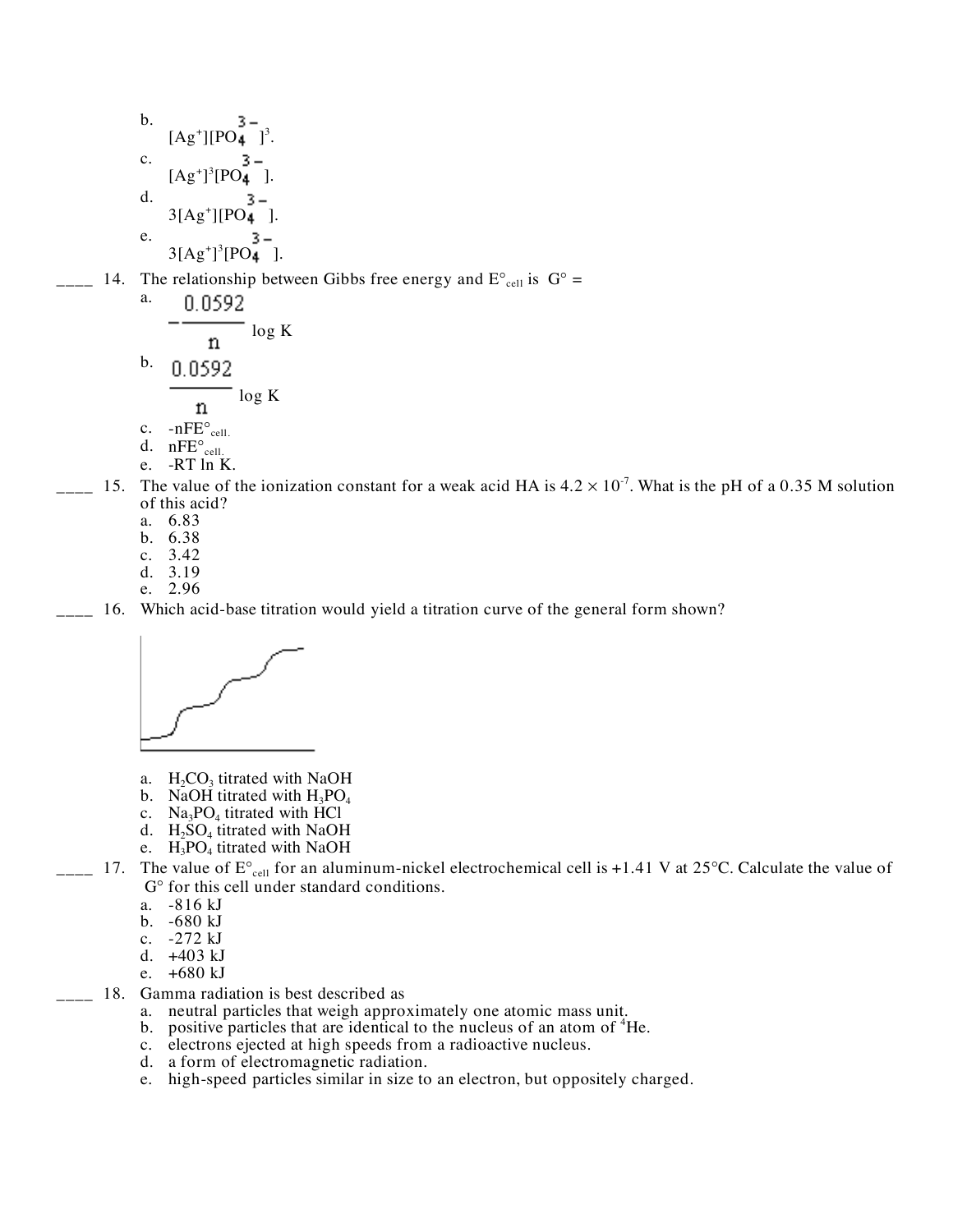- \_\_\_\_ 19. Ammonia is a weak base and perchloric acid is a strong acid. Which statement is true of a solution of ammonium perchlorate?<br>a. It is strongly acidic.
	-
	- b. It is weakly acidic.
	- c. It is neutral.
	- d. It is weakly basic.
	- e. We cannot predict its acid-base properties without more information.
	- \_\_\_\_ 20. A buffer solution is 0.500 M in ascorbic acid and 0.500 M in sodium ascorbate. Its pH is 4.10. After addition of 10 mL of 1 M NaOH to 1.00 L of this buffer, the most likely value of the pH is
		- a. 4.08.
		- b. 4.10.
		- c. 4.12. d. 5.95.
		-
		- e. 10.15.

#### Exhibit 17-1

A 50.00 mL sample of 0.0950 M acetic acid ( $K_a = 1.8 \times 10^{-5}$ ) is being titrated with 0.106 M NaOH.

- $\sim$  21. Refer to Exhibit 17-1. What is the pH at the equivalence point of the titration?
	- a. 5.28
	- b. 7.00
	- c. 8.72
	- d. 9.26
	- e. Need more information to answer
	- \_\_\_\_ 22. One of the reactants used to produce nitrogen for automobile air bags is \_\_\_\_\_\_\_\_\_. a. ammonia
		-
		- b. ammonium nitrate
		- c. liquid air
		- d. nitric acid
		- e. sodium azide
- 23. Beta particles are best described as \_\_\_\_\_\_\_\_, ejected at high speeds from a radioactive nucleus.
	- a. protons
	- b. particles similar in size to an electron, but oppositely charged
	- c. electrons
	- d. neutral particles weighing approximately one atomic mass unit
	- e. positive particles identical to the nucleus of an atom of <sup>4</sup>He
- $\sim$  24. In the reaction shown, the radiation produced is a(an)

# $_{22}^{51}Ti \rightarrow _{23}^{51}V +$  \_\_\_\_\_\_\_\_\_\_\_\_\_.

- a. alpha particle.
- b. positron.
- c. beta particle.
- d. neutron.
- e. gamma ray.
- $\frac{90}{22}$  25.  $\frac{90}{25}$  is an isotope produced from atmospheric testing of nuclear bombs. If nuclear testing was stopped in 1960, what percentage of radioactivity due to  $^{90}Sr$  remained in 2000? The half-life of  $^{90}Sr$  is 28.5 years.
	- a. 62.2 % b.  $37.8 \%$
	- c. 12.3 %
	- d. 0.85 %
	- e. virtually  $0\%$
- \_\_\_\_ 26. The half-life of radon-222 is 2.8 days. A homeowner used a radon test-kit to sample the air in his home, but forgot to send it for processing for 30 days. If the level of radon was actually 100 counts, what value would be reported by the test lab?
	- a. 94 counts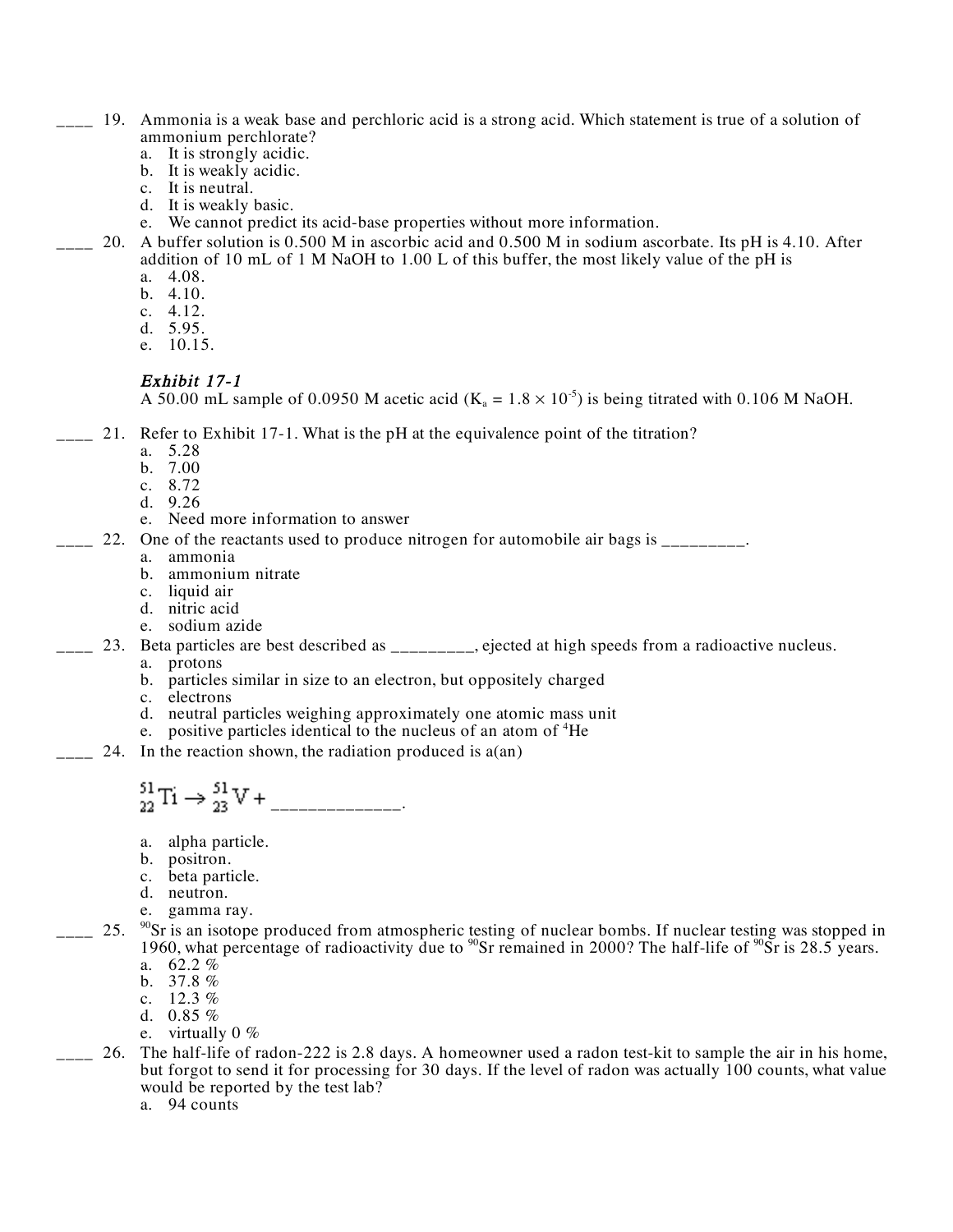- b. 17 counts
- c. 9.3 counts
- d. 1.5 counts
- e. 0.060 counts
- \_\_\_\_ 27. All of the following are uses of radioactivity except
	- a. radiation therapy.
	- b. irradiation of food by microwaves.<br>c. tracers in medical procedures.
	-
	- d. production of electricity.
	- e. dating of archaeological remains.
- 28. In the reaction shown below, \_\_\_\_\_\_\_\_\_ is the oxidizing agent and \_\_\_\_\_\_\_\_\_ the reducing agent.  $Zn(s) + H_2SO_4(aq) \rightarrow H_2(g) + ZnSO_4(aq)$ 
	- a.  $Zn^{2+}$ ; H<sub>2</sub>
	- b. Zn; H<sup>+</sup>
	- c.  $H_2$ ;  $Zn_1^{2+}$
	- d.  $H^{\frac{1}{4}}$ ;  $Zn^{2+}$
	- e.  $H^+$ ; Zn
- $\frac{1}{2}$  29. A certain reaction has H  $_{\text{rxn}}$  = +177.8 kJ, and S  $_{\text{rxn}}$  = +160.5 J/K. Above what temperature does it become product-favored ?
	- a. 384 C
	- b. 630 C
	- c. 835 C
	- d. 1108 C
	- e. 1381 C
- \_\_\_\_ 30. Which has the highest entropy?
	- a.  $H_2O(g)$  at 150 C
	- b.  $H_2O(g)$  at 100 C
	- c.  $H_2O(1)$  at 100 C
	- d. H<sub>2</sub>O(l) at 4 C (the temperature of maximum density)
	- e.  $H_2O(s)$  at -50 C

### Problem

31. A 100 MW power plant uses the following nuclear reaction to generate heat, thereby producing steam that drive a turbine to generate electricity:

 $^{235}$ <sub>92</sub>U +  $^{1}_{1}$ n  $\rightarrow$   $^{140}$ <sub>53</sub>I +  $^{94}$ <sub>38</sub>Sr + 2  $^{1}_{1}$ n

If the efficiency of the plant is 27% (27% of energy produced by reaction is converted into electricity), how many grams of  $^{235}_{92}$ U must be consumed in a 24 hour period to operate the 100 MW plant?

 $1 W = 1 J/s$  $n_1$ <sub>1</sub>n = 1.00867 g/mol  $^{94}_{38}$ Sr = 93.91536 g/mol  $^{140}_{235}$ <sub>92</sub>U = 139.93121 g/mol<br> $^{235}_{92}$ U = 235.0439 g/mol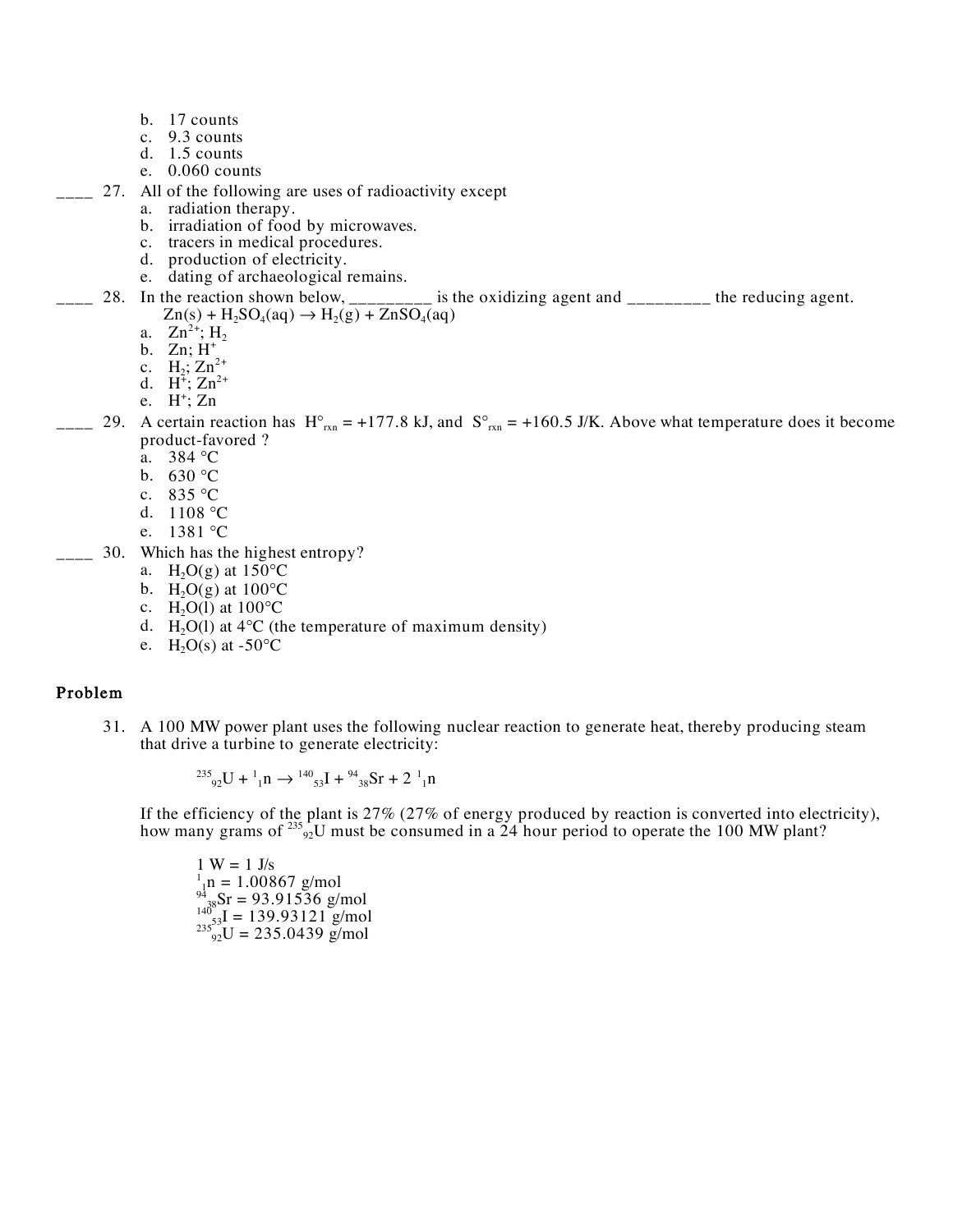32. From the following information, determine the solubility product,  $K_{sp}$ , of AgBr(s).

| $AgBr(s) + e \rightarrow Ag(s) + Br(aq)$   | $E^{\circ} = 0.071$ V |
|--------------------------------------------|-----------------------|
| $Ag^{\dagger}(aq) + e^- \rightarrow Ag(s)$ | $E^{\circ} = 0.799$ V |

.